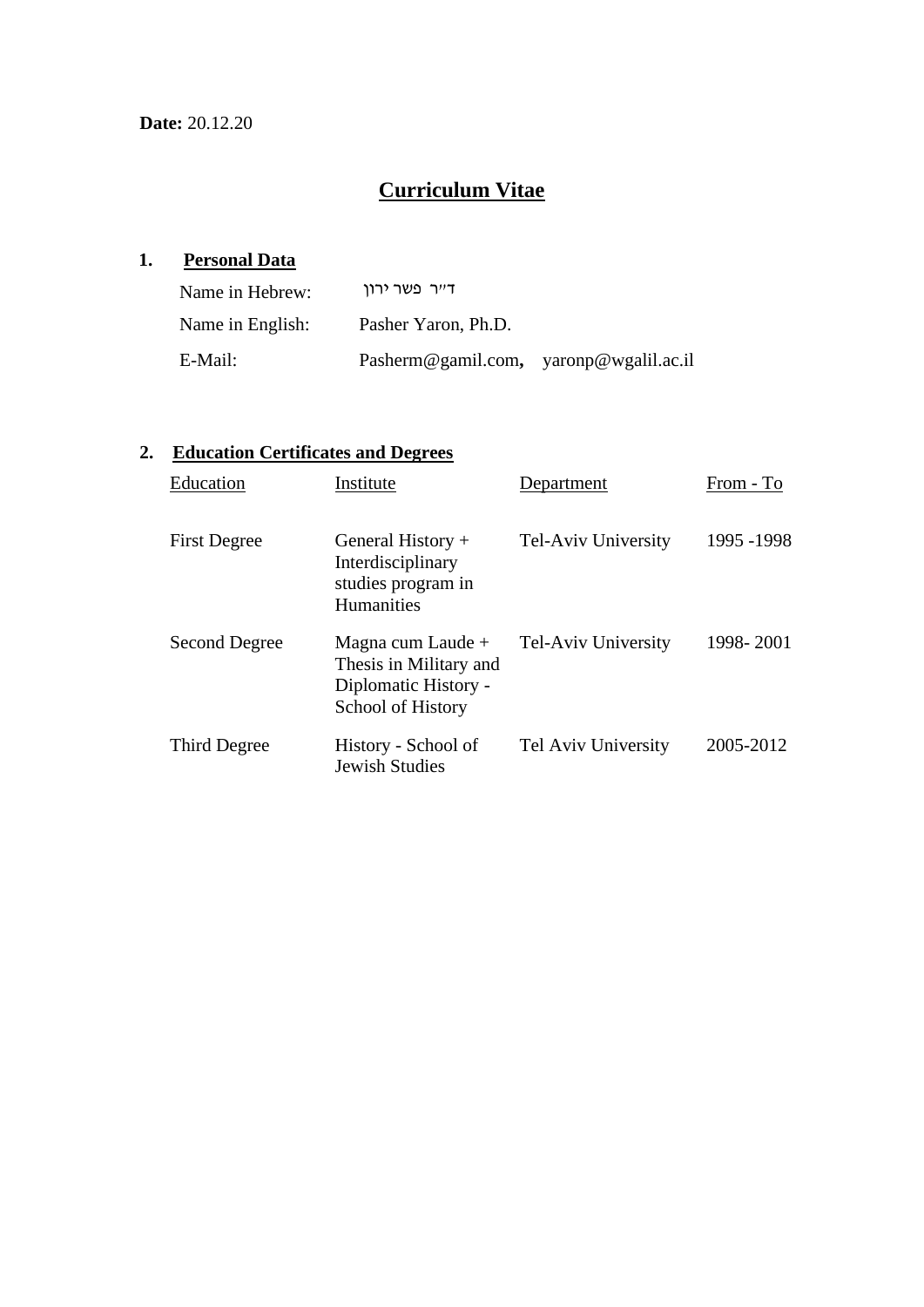**Research Studies for a** D. Phil **(Doctor of Philosophy) degree, Faculty of Modern History -** University of Oxford ("Univ. College")**. 2001-2002,**  Supervisors: Prof. Hartmut Pogge von Strandmann, Prof. Sir Hew Strachan.

### **Title of master's Thesis:**

[יעדים ויהודים: יחסי הגומלין בין האידיאולוגיה הנאצית לבין המאמץ המלחמתי של גרמניה במבצע](http://primoprd.tau.ac.il:1701/primo_library/libweb/action/display.do?tabs=requestTab&ct=display&fn=search&doc=aleph_tau01001544990&indx=1&recIds=aleph_tau01001544990&recIdxs=0&elementId=0&renderMode=poppedOut&displayMode=full&frbrVersion=&op=%D7%97%D7%A4%D7%A9&frbg=&form_id=library_search_form&resetConfig=true&dscnt=0&vid=TAU1&form_build_id=form-O7Zblq9zu4P_gu4n3jEPK-OBq7dX-MOQZ9HApp5vFDk&str=rank&mode=Basic&tab=default_tab&dum=true&vl(freeText0)=%D7%99%D7%A2%D7%93%D7%99%D7%9D%20%D7%95%D7%99%D7%94%D7%95%D7%93%D7%99%D7%9D&dstmp=1484035940280)  ["ברברוסה"".](http://primoprd.tau.ac.il:1701/primo_library/libweb/action/display.do?tabs=requestTab&ct=display&fn=search&doc=aleph_tau01001544990&indx=1&recIds=aleph_tau01001544990&recIdxs=0&elementId=0&renderMode=poppedOut&displayMode=full&frbrVersion=&op=%D7%97%D7%A4%D7%A9&frbg=&form_id=library_search_form&resetConfig=true&dscnt=0&vid=TAU1&form_build_id=form-O7Zblq9zu4P_gu4n3jEPK-OBq7dX-MOQZ9HApp5vFDk&str=rank&mode=Basic&tab=default_tab&dum=true&vl(freeText0)=%D7%99%D7%A2%D7%93%D7%99%D7%9D%20%D7%95%D7%99%D7%94%D7%95%D7%93%D7%99%D7%9D&dstmp=1484035940280) בית הספר להיסטוריה אוניברסיטת תל-אביב, .2001

**Supervisor: Prof. Gabriel Gorodetsky** 

## **Title of Doctoral Thesis:**

[Objectives and ideology: the influence of the "Final solution" on Germany's war](http://primoprd.tau.ac.il:1701/primo_library/libweb/action/display.do?tabs=requestTab&ct=display&fn=search&doc=aleph_tau01002513409&indx=1&recIds=aleph_tau01002513409&recIdxs=0&elementId=0&renderMode=poppedOut&displayMode=full&frbrVersion=&frbg=&&dscnt=0&scp.scps=scope%3A%28Theses%29%2Cscope%3A%28Ebooks%29%2Cscope%3A%28Ejournals%29%2Cscope%3A%28AAH%29%2Cscope%3A%28AAM%29%2Cscope%3A%28AAL%29%2Cscope%3A%28AAS%29%2Cscope%3A%28AAC%29%2Cscope%3A%28TAU%29%2Cscope%3A%28SFX_TAU%29%2Cscope%3A%28SFX%29%2CEbscoLocal%2CEbscoLocal2%2Cprimo_central_multiple_fe&tb=t&mode=Basic&vid=TAU1&srt=rank&tab=default_tab&dum=true&vl(freeText0)=objectives%20and%20ideology&dstmp=1484036246858)  [effort, 1941-1944,](http://primoprd.tau.ac.il:1701/primo_library/libweb/action/display.do?tabs=requestTab&ct=display&fn=search&doc=aleph_tau01002513409&indx=1&recIds=aleph_tau01002513409&recIdxs=0&elementId=0&renderMode=poppedOut&displayMode=full&frbrVersion=&frbg=&&dscnt=0&scp.scps=scope%3A%28Theses%29%2Cscope%3A%28Ebooks%29%2Cscope%3A%28Ejournals%29%2Cscope%3A%28AAH%29%2Cscope%3A%28AAM%29%2Cscope%3A%28AAL%29%2Cscope%3A%28AAS%29%2Cscope%3A%28AAC%29%2Cscope%3A%28TAU%29%2Cscope%3A%28SFX_TAU%29%2Cscope%3A%28SFX%29%2CEbscoLocal%2CEbscoLocal2%2Cprimo_central_multiple_fe&tb=t&mode=Basic&vid=TAU1&srt=rank&tab=default_tab&dum=true&vl(freeText0)=objectives%20and%20ideology&dstmp=1484036246858) Bet ha-sefer lemaddae ha-yahadut al-shem Chaim Rosenberg Tel Aviv University, 2011

### **Supervisors:**

Prof. Gerhard L.Weinberg (University of North Carolina)

Prof. Dina Porat (Tel Aviv University).

## **3. Academic Ranks**

| <b>Rank</b>                                                  | % Position                                                                                                                                                     | From - To     | Institute                                                                                                                                                                                                                                    |
|--------------------------------------------------------------|----------------------------------------------------------------------------------------------------------------------------------------------------------------|---------------|----------------------------------------------------------------------------------------------------------------------------------------------------------------------------------------------------------------------------------------------|
| Post Doc<br>Prof. Dan Michman<br>(Supervisor)                | https://www.yadvashe<br>m.org/research/fellows<br>hips/postdoctoral-<br>fellowships/past-<br>research-fellows.html<br>(International Institute,<br>Yad Vashem) | 2013-2014     | (International Institute)<br>for Holocaust research,<br>Yad Vashem)<br>https://www.yadvashem<br>.org/research/fellowship<br><u>s/postdoctoral-</u><br>fellowships/past-<br>research-fellows.html<br>(International Institute,<br>Yad Vashem) |
| Post Doc:<br>Prof. Stephen Katz<br>(Supervisor)<br>Prof. Dan | Saul Kagan Claims<br>Conference<br>Academic Fellowship<br>in Advanced Shoa<br>Studies)                                                                         | 2014-2016     | International Institute,<br><b>Yad Vashem</b>                                                                                                                                                                                                |
| <b>External Lecturer</b>                                     |                                                                                                                                                                | $2017 - 2019$ | <b>Western Galilee</b><br>College, Akko                                                                                                                                                                                                      |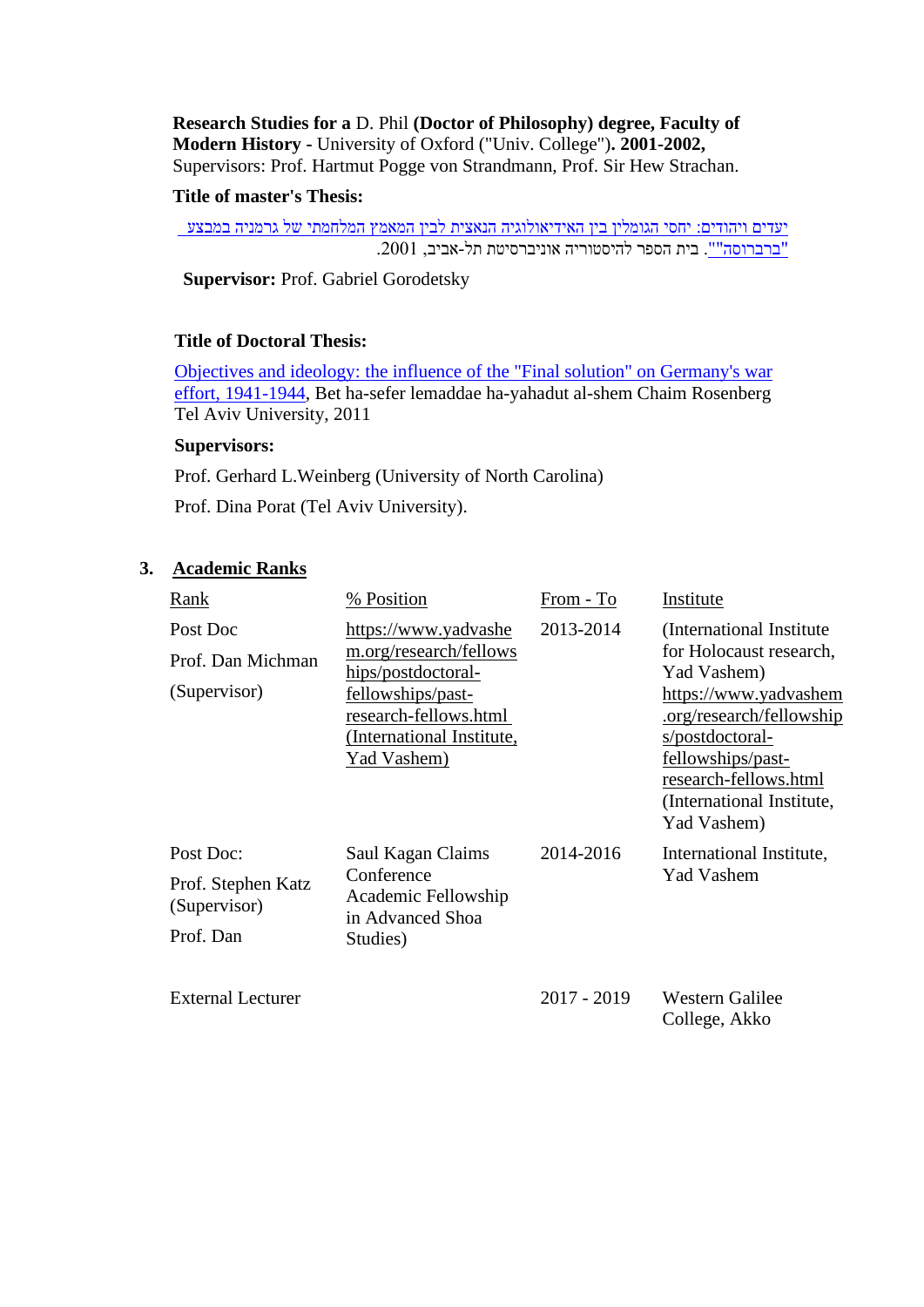## **4. Grants and Awards**

| Year   | Name of Grant/Award                                                                                                   |
|--------|-----------------------------------------------------------------------------------------------------------------------|
| 2004   | Alfried Krupp von Bohlen und Halbach Stiftung, Germany.                                                               |
| 2006   | Raul Wallenberg Prize.                                                                                                |
| 2006   | Prize of the Norbert and Lisa Schechter Foundation (The<br>International Institute for Holocaust Research Yad Vashem. |
| 2005/6 | Ignatz Bubis Prize.                                                                                                   |
| 2007   | Minerva Institute for German History, Research Grant.                                                                 |
| 2008   | Yoran Schnitzer Foundation Research Scholarship (School of<br>Jewish Studies.                                         |
| 2008   | Prize of Ovadia Margalit Foundation (The International<br>Institute for Holocaust Research Yad Vashem.                |
| 2006   | Rachel and Moses Bialystok scholarship, School of Jewish<br>Studies Tel Aviv University.                              |
| 2004   | Anglo-Israel Association Scholarship / London.                                                                        |

## **5. Research Grants**

| From-To   | Title of Research                                                 |
|-----------|-------------------------------------------------------------------|
| 2013-2014 | The International Institute for Holocaust Research Yad<br>Vashem, |
| 2013-2014 | The International Institute for Holocaust Research Yad Vashem     |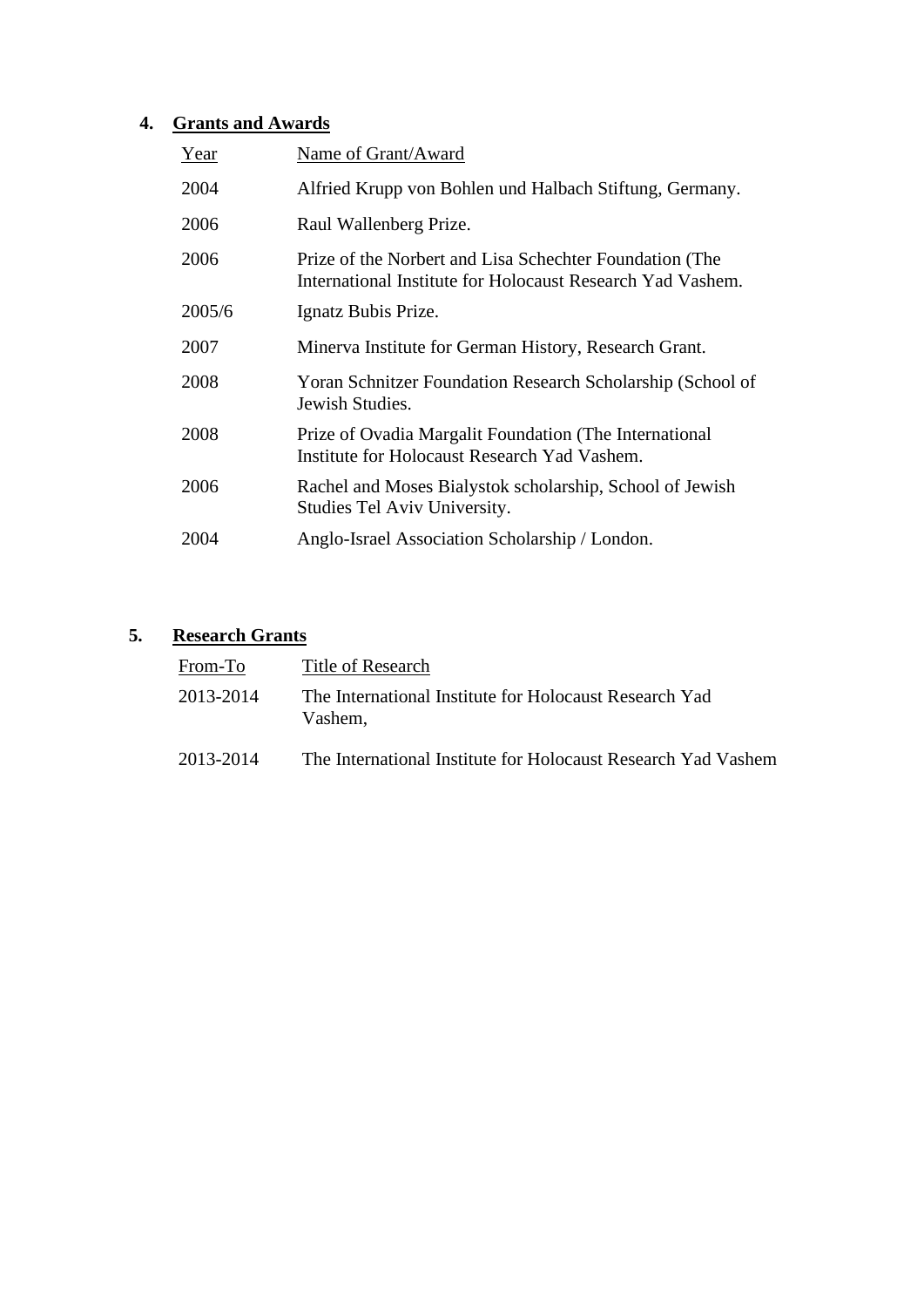## **6. Active Participation in Conferences (Only from 2001)**

Holocaust Scholars:

| Date                    | Name of<br>Conference                                                                                                                             | Place of<br>Conference                      | <b>Subject of</b><br>Lecture/Discussion                                                               | Role                                           |
|-------------------------|---------------------------------------------------------------------------------------------------------------------------------------------------|---------------------------------------------|-------------------------------------------------------------------------------------------------------|------------------------------------------------|
| 22-26, June<br>2020     | $11th$ annual<br><b>Claims Confernce</b><br>summer online<br>workshop                                                                             | <b>Eastern Standard</b><br>Times            | Dunkirk and "Sea<br>Lion" for<br>Madagascar:<br>Ideology versus<br>German<br>Operational<br>Decisions | Lecturer                                       |
| 3-4 September<br>2018,  | Sussex in the<br><b>Western Galilee</b><br>Researchers'<br>Workshop: "The<br>Second World<br>War, the<br>Holocaust and<br>their<br>Repercussions" | <b>Western Galilee</b><br>College, Akko     | The Holocaust vs<br>the Wehrmacht<br>1941-1944.                                                       | Lecturer                                       |
| 1-5, July 2018          | $9th$ annual Claims<br>Confernce<br>summer<br>workshop                                                                                            | Yad Vashem,<br>Jerusalem.                   | <b>Walther Funk:</b><br>Funding the Final<br>Solution and the<br>Cost of Genocide                     | Lecturer                                       |
| 5-9 June, 2016          | the $7th$ annual<br><b>Claims Confernce</b><br>workshop                                                                                           | Yad Vashem,<br>Jerusalem                    | Ganzenmüller:<br><b>Hiding From</b><br><b>History</b>                                                 | Lecturer<br>(Claims)<br>Conferenc<br>e Fellow) |
| $21 - 25$ ,             | the 6 <sup>th</sup> annual                                                                                                                        | <b>US Holocaust</b>                         | Ganzenmüller: The                                                                                     | Lecturer                                       |
| June.2015               | <b>Claims Confernce</b><br>workshop                                                                                                               | Memorial<br>Museum,<br><b>Washington DC</b> | Steam Behind the<br>German War<br>Machine and the<br><b>Final Solution</b>                            | (Claims<br>Conferenc<br>e Fellow)              |
| June 29-July<br>3, 2014 | the $5th$ annual<br><b>Claims Confernce</b><br>workshop                                                                                           |                                             | The Holocaust vs<br>the Wehrmacht<br>1941-1944.                                                       | Lecturer<br>(Claims<br>Conferenc<br>e Fellow)  |
| 7.7.2014                | $6th$ Annual<br>Summer<br>Workshop for                                                                                                            | International<br>Institute for<br>Holocaust | Dr. - Ing, Albert<br>Ganzenmüller: Just<br><b>Another Desk</b>                                        | Lecturer<br>(Yad<br>Vashem                     |

Research Yad

*Bureaucrat or Nazi*  Fellow)

Vashem

## **International Conferences**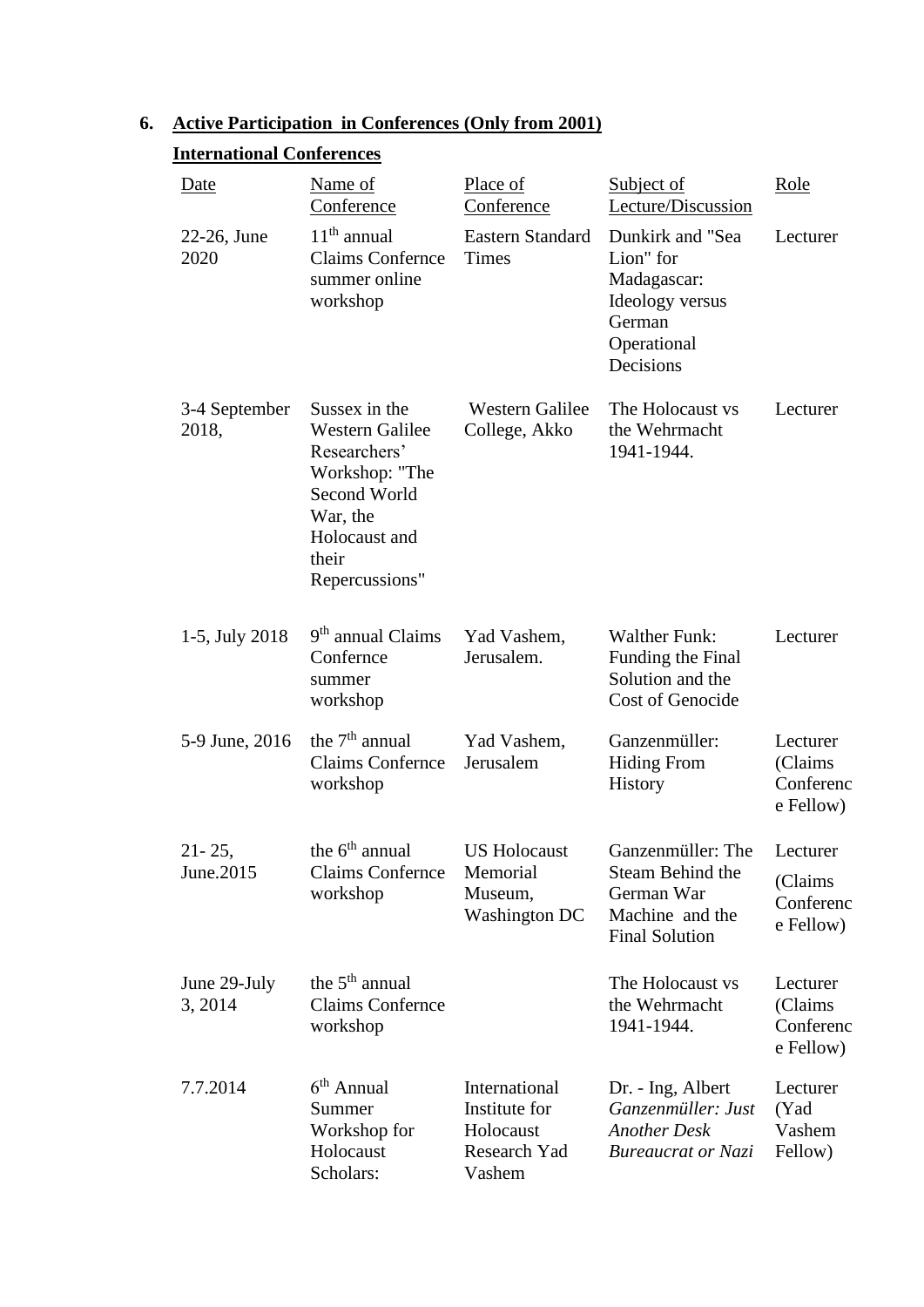| Date                             | Name of<br>Conference<br>"Transports" The<br>Deportation of the<br>Jews During the<br>Nazi Period                                                                            | Place of<br>Conference                                                | Subject of<br>Lecture/Discussion<br>Mass Executioner<br>in Disguise?                                                              | Role                                  |
|----------------------------------|------------------------------------------------------------------------------------------------------------------------------------------------------------------------------|-----------------------------------------------------------------------|-----------------------------------------------------------------------------------------------------------------------------------|---------------------------------------|
| 9.1.2014                         | <b>Research Team</b><br><b>Lecture Series</b>                                                                                                                                | International<br>Institute for<br>Holocaust<br>Research Yad<br>Vashem | Albert<br>Ganzenmüller: The<br>"Steam" Behind<br>the German War<br>Machine and the<br>"Final solution".                           | Lecturer<br>(Yad<br>Vashem<br>Fellow) |
| 5.11.13                          | Autonomous<br>Histories and<br>Studies of the<br>Holocaust: Interna<br>tional conference<br>Tel Aviv<br>University, Bar<br>Ilan University,<br>Freidrich - Ebert<br>Stiftung | Bar Ilan<br>University,<br>Ramat Gan                                  | Objectives and<br>Ideology, The<br>Influence of the<br>Final Solution on<br>Germanys War<br>Effort 1941-44.                       | Lecturer<br>(Yad<br>Vashem<br>Fellow) |
| Dec 2007                         | Research<br>Workshop<br>between Israeli<br>and German<br>Scholars by Dr.<br>Ingo Loose,<br>Humboldt -<br>Universität zu<br>Berlin                                            | International<br>Institute for<br>Holocaust<br>Research Yad<br>Vashem | Objectives and<br>Ideology:The<br>Influence of the of<br>the Final Solution<br>on Germany's War<br>Effort, 1941-1945              | Lecturer<br>(PhD)<br>candidate)       |
| May 2002,<br><b>Trinity Term</b> | Faculty of<br><b>Modern History</b>                                                                                                                                          | University of<br>Oxford                                               | "The Influence of<br>Nazi Ideology on<br>Germany's War<br><b>Effort: Test Case</b><br>Dunkirk &<br><b>Operation Sea</b><br>Lion". | Lecturer<br>(D.Phil<br>candidate)     |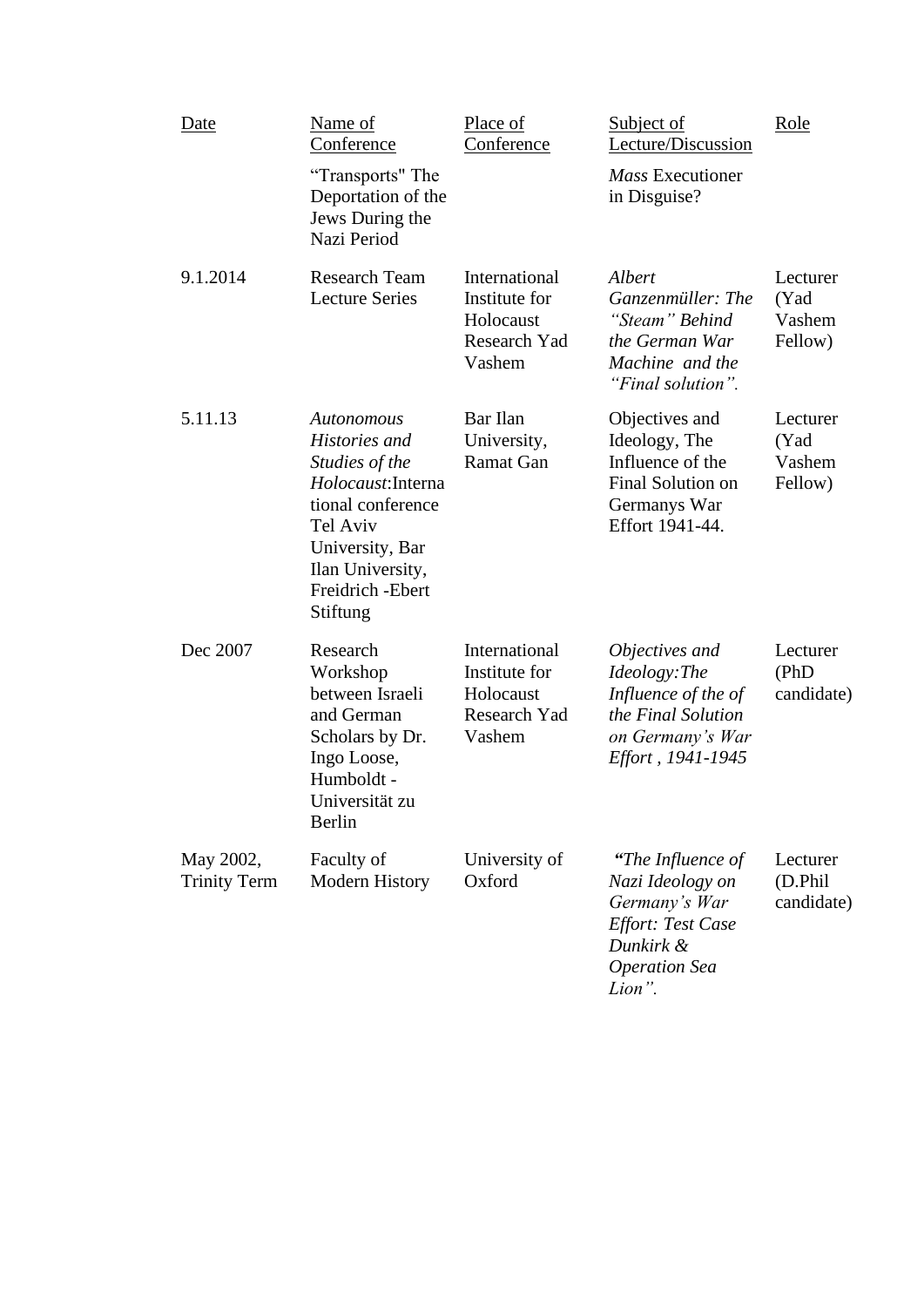# **Local Conferences**

| Date                | Name of<br>Conference                                                                                                                 | Place of<br>Conference                                 | <b>Subject of</b><br>Lecture/Discussion                                                                                                   | Role                                        |
|---------------------|---------------------------------------------------------------------------------------------------------------------------------------|--------------------------------------------------------|-------------------------------------------------------------------------------------------------------------------------------------------|---------------------------------------------|
| May 26-<br>27, 2021 | The Usage of<br>Ego-documents<br>in Jewish<br>Historical<br>$research - 2nd$<br>International<br>researchers <sup>'</sup><br>workshop | Western<br>Galilee<br>College,<br>Akko                 | Post WWII Memoirs and<br>Diaries of German<br>Leaders: Truth or<br>Appologetic lies?                                                      | Lecturer                                    |
| Dec $4$ ,<br>2019   | Conference<br>marking the 80th<br>anniversary of<br>the outbreak of<br>the WWII                                                       | Western<br>Galilee<br>College,<br>Akko                 | "Dunkirk for Madagascar:<br>The Influence of Nazi<br>Ideology on Germany's<br>forein relations and<br>operational manouvers in<br>1940"   | (Member of<br>steering<br>team)<br>Lecturer |
| May, 15<br>2019.    | 19th Nahariya<br>Conference on<br>Medicine and the<br>Holocaust                                                                       | Galilee<br>Medical<br>Center,<br>Nahariya              | Morbidity at the top<br>hierarchy of the third<br>Reich and its influence<br>alongside the "Final<br>Solution" on Germany's<br>war effort | Lecturer                                    |
| 15.3.2016           | Conference to<br>mark publication<br>of the Jubilee<br>Book for Prof.<br>Dina Porat<br>Holocaust and<br>Antisemitism in<br>Research   | Beit<br>Hatfutsot<br>Museum of<br>the Jewish<br>People | Albert Ganzenmüller: The<br>"Steam" Behind the<br>German War<br>Machine and the "Final"<br>solution".                                     | Lecturer                                    |
| 12.3.14             | Weiner Forum<br>Lectures: Dr.<br>Ronnie Stauber<br>(chair)                                                                            | Weiner<br>Library, Tel<br>Aviv<br>University           | Military Logistics and the<br>"Final Solution"                                                                                            | Lecturer                                    |
| 22.4.2013           | "Stern Stage $-$ "<br>The Israel<br><b>Historical Society</b><br>Prof. Sir Richard<br>Evans (Chair)<br>University of<br>Cambridge)    | Zalman<br>Shazar<br>Center,<br><b>Jerusalem</b>        | "Objectives and<br>Ideology: The Influence of<br>the of the Final Solution<br>on Germany's War Effort"                                    | Lecturer                                    |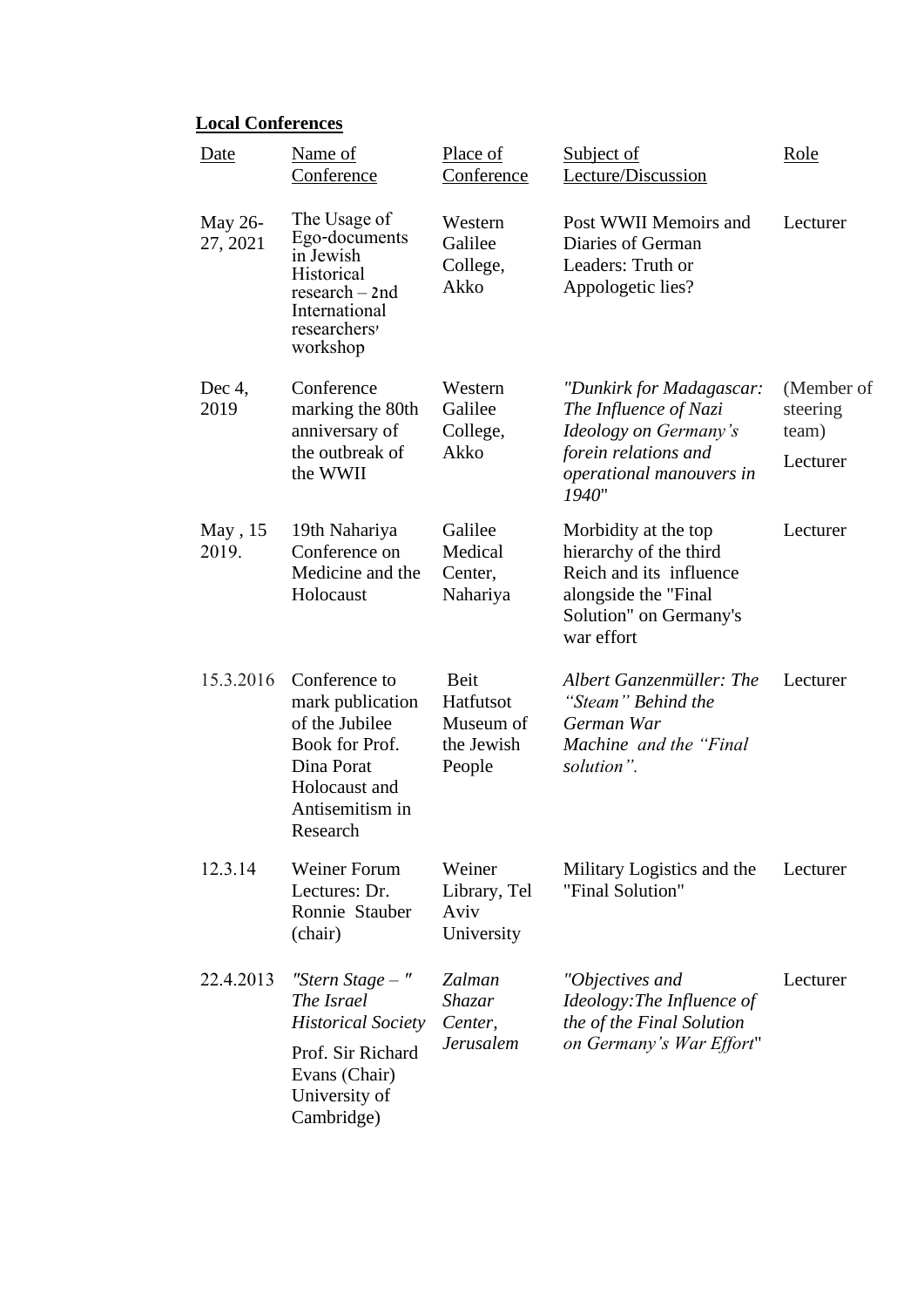| Date             | Name of<br>Conference                                                                                                                   | Place of<br>Conference                                                | <b>Subject of Conference/</b><br>Role at Conference/<br>Comments                                                                                                                                                                                                                                                                                    | <u>Role</u>                                                 |
|------------------|-----------------------------------------------------------------------------------------------------------------------------------------|-----------------------------------------------------------------------|-----------------------------------------------------------------------------------------------------------------------------------------------------------------------------------------------------------------------------------------------------------------------------------------------------------------------------------------------------|-------------------------------------------------------------|
| June 22,<br>2021 | Conference<br>marking the 80th<br>anniversary of<br>"Operation<br>Barbarossa" (The<br><b>German Invasion</b><br>of the Soviet<br>Union. | Western<br>Galilee<br>College, Akko                                   | "The Emercence of the<br>Eastern campain: 80<br>years of myths, distorted<br>facts and reality in<br>Western, German and<br>Russian Historiography.                                                                                                                                                                                                 | (Organizer<br>, Member<br>of steering<br>team,Lectu<br>rer) |
| 4 July<br>2016   | Yad Vashem 9th<br><b>Annual Summer</b><br>Workshop for<br>Holocaust<br>Scholars:                                                        | International<br>Institute for<br>Holocaust<br>Research Yad<br>Vashem | Analyses of the Situation<br>and Future Expectations<br>Regarding the Jewish<br>Fate, 1933-1939.                                                                                                                                                                                                                                                    | Chair                                                       |
| 25.9.16          | Discussion on the<br>issue of: The<br>Voice of<br>Holocaust<br><b>Survivor Children</b>                                                 | Western<br>Galilee<br>College, Akko                                   | With the participation of<br>Dr. Boaz Cohen, Dr.<br>Sharon Geva, Dr. Emuna<br>Nahmani Gaffney, Dr.<br>Yvonne Kozlowski Golan<br>for the launch of the book:<br>"The Sound of Their<br>Voices - Early<br><b>Testimonies of Holocaust</b><br>Survivors" (Boaz Cohen)                                                                                  | Chair                                                       |
| 2-6.9.2018       | Sussex in the<br>Western Galilee<br>Researchers'<br>Workshop                                                                            | Western<br>Galilee<br>College, Akko                                   | Israel and the Holocaust:<br>Daniela Ozacky-Stern,<br>(Haifa University and<br>Moreshet Institute), Lost<br>Memory-Former Jewish<br>partisans in Young Israel.<br>Neta Shapira, (Haifa<br>University), Germany and<br>the Kibbutzim. Lior Inbar,<br>(Haifa University and The<br>Ghetto Fighters' House),<br>Kibbutz Lohamei<br>HaGhetaot 1949-1959 | Chair                                                       |
| 7-11.5.17        | The second<br>international<br>conference on<br>Medicine and                                                                            | Western<br>Galilee<br>College, Akko                                   | Nursing and Midwifery<br>During the Third Reich                                                                                                                                                                                                                                                                                                     | Chair                                                       |

# **Organization of Conferences or Sessions**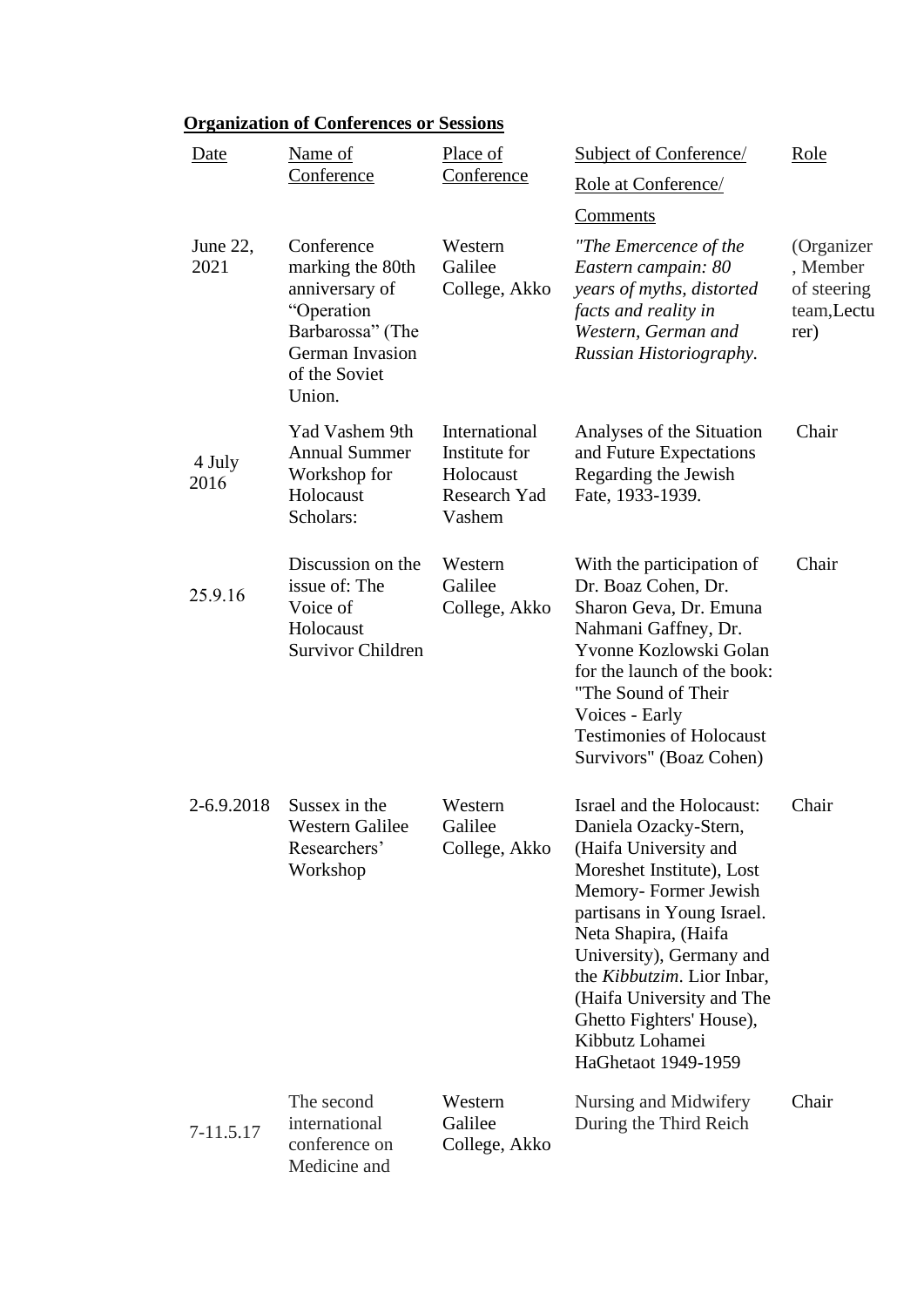| Date               | Name of                                                                | Place of                             | <b>Subject of Conference</b>                                            | Role                             |
|--------------------|------------------------------------------------------------------------|--------------------------------------|-------------------------------------------------------------------------|----------------------------------|
|                    | Conference                                                             | Conference                           | Role at Conference/                                                     |                                  |
|                    |                                                                        |                                      | <u>Comments</u>                                                         |                                  |
|                    | Holocaust and<br>Beyond,                                               |                                      |                                                                         |                                  |
| 22.1.2018          | Researchers<br>workshop on:<br>New Holocaust<br><b>Research Issues</b> | Western<br>Galilee<br>College, Akko  | Various aspects of the<br>Holocaust in Eastern<br>Europe                | (Member)<br>of steering<br>team) |
|                    |                                                                        |                                      |                                                                         | Chair                            |
| 4.12.19            | Researchers<br>workshop<br>Commemorating                               | Western<br>Galilee<br>College, Akko  | Holocaust studies<br>Program (to be<br>announced)                       | (Member)<br>of steering<br>team) |
|                    | 80 years for the<br>emergence of<br>WWII                               |                                      |                                                                         | Chair                            |
| $11 - 13$<br>March | The Future of Hol<br>ocaust Testimonie<br>s V an                       | Western<br>Galilee<br>College, Akko. | "One Survivor's<br><b>Testimonial Journey</b><br>Through Time; Personal | (Member)<br>of steering<br>team) |
| 2019               | <b>International Conf</b><br>erence and<br>Workshop                    |                                      | Letters and Archives and<br>The Historiography of<br>The Holocaust      | Chair                            |

# **7. Positions Held**

| From-To              | Institute                                                                        | Position                                                                                             | % Position |
|----------------------|----------------------------------------------------------------------------------|------------------------------------------------------------------------------------------------------|------------|
| $2017$ - present     | Western Gallilee<br>College Acco                                                 | Lecturer (Holocaust<br>Studies Program)                                                              | 50%        |
| $2014 - Sep$<br>2016 | International Institute<br>for Holocaust<br>Research at Yad<br>Vashem, Jerusalem | Saul Kagn Claims<br>Confernece Academic<br>Fellow in Advanced<br>Shoah Staudies,<br>Kagan Fellowship | 100%       |
| 2013-2014            | International Institute<br>for Holocaust<br>Research at Yad<br>Vashem, Jerusalem | <b>Research Fellow</b>                                                                               | 100%       |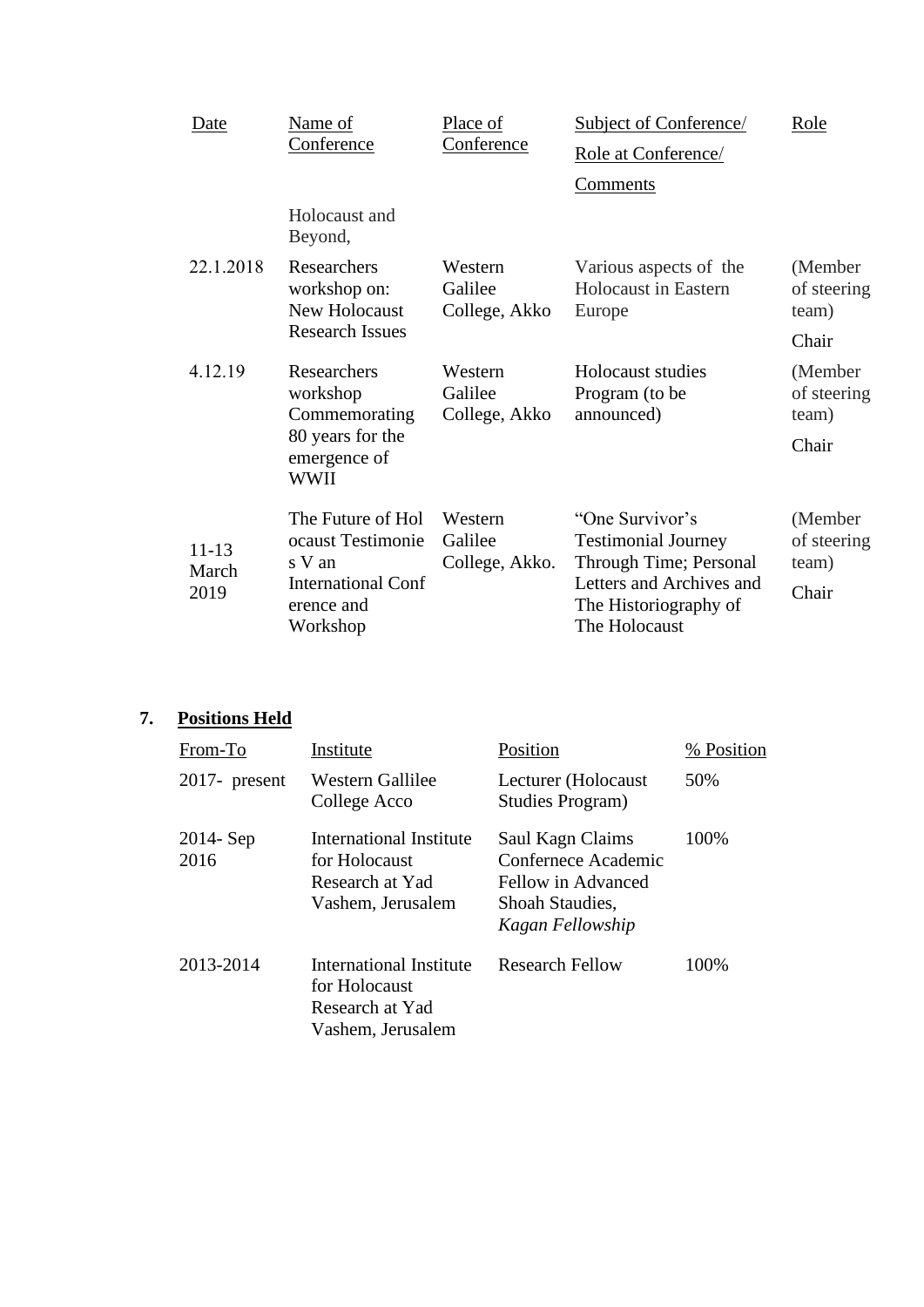## **8. Additional Professional Experience (Public Positions)**

- 2012 Chief Editor of *Status Magazine*: The Journal for Management and strategic thought.
- 2008-2012 Director of Business Development in EPA & Associates -Management Consultants Ltd: (Management and development of training, research and consultancy, creating strategic partnerships, coordinating and initiating research projects in the EU,training and facilitating management workshops.
- 2003-2008 Director of Marketing and Training with EPA & Associates. Management Consultants Ltd:

## **9. Scientific Areas of Specialization**

Military History, Holocaust studies, 19<sup>th</sup> -20<sup>th</sup> Century History, history of logistics and strategic thought.

## **10. Academic Profile**

The following two books a breakthrough in world war II and Holocaust research. The first "Holcaust vs Whermacht" (2015) integrates two historical diciplines which for years were treated as two paralel naratives. This book examines in a systematic manner the relationship between the German war effort and the "Final Solution" at the strategic and tactical level of warfare during World War II. The Question of the systematic killing of Jews on Germany's war effort has been debated considerably over the last seventy years. Some have argued that so few trains were utilized on any one day that this made very little difference. Others have argued to the contrary that during critical moments in the conflict the ideological priorities of the regime had a substantial effect on combat effectiveness.

The "Final Solution", as we know it was assisted by logistics that were no less ambitious than those used by entire armies. Infrastructure and resources for operational and military needs that were in short supply, were exploited in support of the successful perpetration of the "Final Solution". Given that such logistics did not help Germany's war effort and were a burden on it, the key question is to what extent, if any, implementation of the "Final Solution" affected the operational capabilities and function of the German army during the various campaigns of World War II. The central claim of this book is that Germany's defeat was an operational and organizational failure rather then simply a military misfortune or lack of capability, and that the effort and resources invested in the "Final Solution" were detrimental to the army's combat effort.

The second book wich I'm working on "Ganzenmüller (in preparation) *The Steam Behind the German War Machine and the Final Solution"* has a micro history approach to it through the prism of one particular Nazi functunary. Few people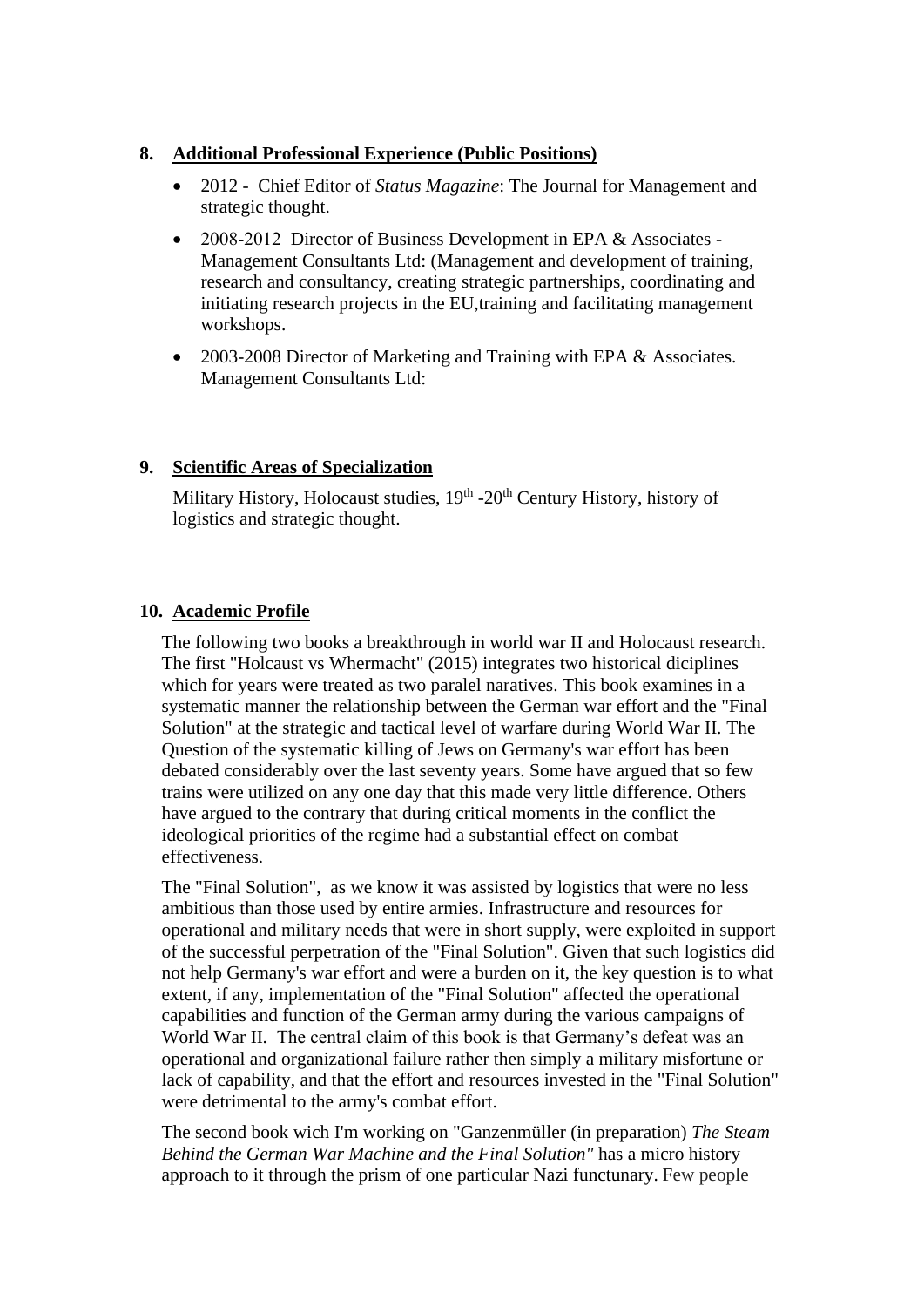during the Second World War found themselves in a crossroads so crucial for the German conduct of war and for the implementation of Nazi ideology altogether. The position Albert Ganzenmüller filled during WWII was unique and in some ways important almost as the roles of Speer and Himmler for the responsibility they carried for the ongoing Nazi war machine.

The aim of this book therfore is to focus the attention to Ganzenmüller's crucial role in supplying the German apparatus for the perpetration of the "Final Solution". I believe this Nazi figure didn't receive the attention as it should have in historiography and my extensive research on him has filled that gap.

In this respect his role is even more significant than the one of Eichmann's, regardless of the latter's position he justifiably won as the bureaucrat of annihilation. For an unconventional reason Ganzenmüller managed to cheat the Nuremberg Justice system and according to unofficial sources made it to the age of 91 when he died most likely among relatives in 1996 at Munich.

The question is how such a key position as the one possessed by Ganzenmüller, did not attract more attention?, at least as the one given to Alfred Krupp and Albert Speer at the Nuremberg trials - translated to long imprisonment sentences. What was the sort of double play Ganzemuller managed to hold politically and operationally that the others tried at Nuremberg for positions less significant could not? This and more is the center of the research I concucted and am preparing for publication.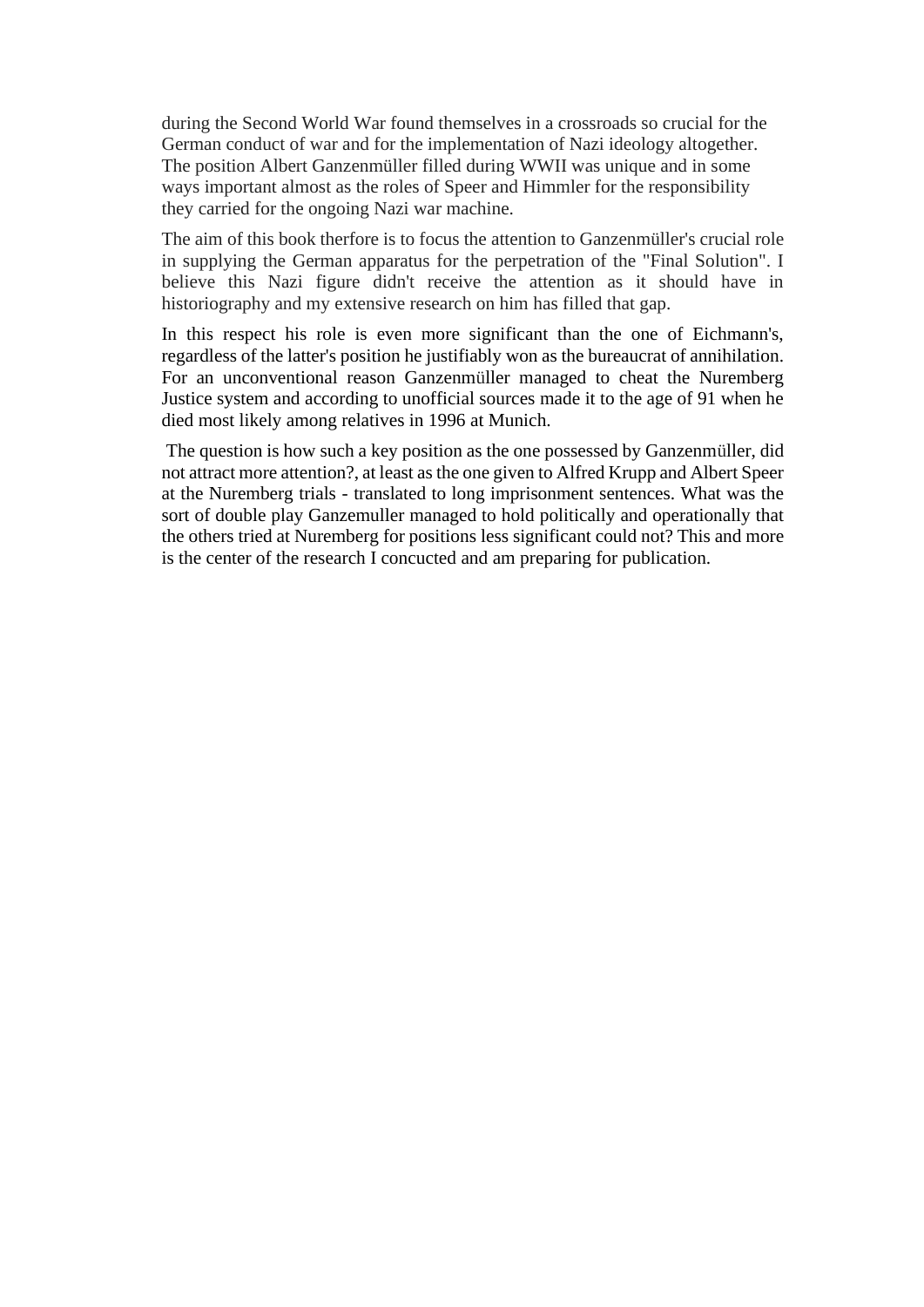# **Publications**

Yaron Pasher Ph.D

**פרסומים שפיטים** *Publications Refereed*

*Books (as author)* )מחבר )ספרים

Pasher, Y. (2015). *[Holocaust Versus Wehrmacht](https://kansaspress.ku.edu/978-0-7006-2006-7.html) : How Hitler's "Final Solution" undermined the German War Effort* .University Press of Kansas - Modern War Studies.

Pasher, Y., Ganzenmüller, A. (in preparation). *The Steam Behind the German War Machine and the Final Solution.* University Press of Kansas.

Pasher, Y. (2011). *[Objectives and ideology : the influence of the "Final solution" on](http://primoprd.tau.ac.il:1701/primo_library/libweb/action/display.do?tabs=requestTab&ct=display&fn=search&doc=aleph_tau01002513409&indx=1&recIds=aleph_tau01002513409&recIdxs=0&elementId=0&renderMode=poppedOut&displayMode=full&frbrVersion=&frbg=&&dscnt=0&scp.scps=scope%3A%28Theses%29%2Cscope%3A%28Ebooks%29%2Cscope%3A%28Ejournals%29%2Cscope%3A%28AAH%29%2Cscope%3A%28AAM%29%2Cscope%3A%28AAL%29%2Cscope%3A%28AAS%29%2Cscope%3A%28AAC%29%2Cscope%3A%28TAU%29%2Cscope%3A%28SFX_TAU%29%2Cscope%3A%28SFX%29%2CEbscoLocal%2CEbscoLocal2%2Cprimo_central_multiple_fe&tb=t&mode=Basic&vid=TAU1&srt=rank&tab=default_tab&dum=true&vl(freeText0)=objectives%20and%20ideology&dstmp=1484036246858)  [Germany's war effort, 1941-1944.](http://primoprd.tau.ac.il:1701/primo_library/libweb/action/display.do?tabs=requestTab&ct=display&fn=search&doc=aleph_tau01002513409&indx=1&recIds=aleph_tau01002513409&recIdxs=0&elementId=0&renderMode=poppedOut&displayMode=full&frbrVersion=&frbg=&&dscnt=0&scp.scps=scope%3A%28Theses%29%2Cscope%3A%28Ebooks%29%2Cscope%3A%28Ejournals%29%2Cscope%3A%28AAH%29%2Cscope%3A%28AAM%29%2Cscope%3A%28AAL%29%2Cscope%3A%28AAS%29%2Cscope%3A%28AAC%29%2Cscope%3A%28TAU%29%2Cscope%3A%28SFX_TAU%29%2Cscope%3A%28SFX%29%2CEbscoLocal%2CEbscoLocal2%2Cprimo_central_multiple_fe&tb=t&mode=Basic&vid=TAU1&srt=rank&tab=default_tab&dum=true&vl(freeText0)=objectives%20and%20ideology&dstmp=1484036246858)* Tel Aviv University: Bet ha-sefer lemaddae hayahadut al-shem Chaim Rosenberg.

Pasher, Y. (2001). *[Objectives and ideology : The influence of the "Final solution" on](https://tau-primo.hosted.exlibrisgroup.com/primo-explore/fulldisplay?docid=972TAU_ALMA21227963870004146&context=L&vid=TAU&lang=iw_IL&search_scope=TAU_Blended&adaptor=Local%20Search%20Engine&tab=default_tab&query=any,contains,%D7%99%D7%A2%D7%93%D7%99%D7%9D%20%D7%95%D7%99%D7%94%D7%95%D7%93%D7%99%D7%9D&offset=0)  Germany's war effort* [in Operation "Barbarossa."](https://tau-primo.hosted.exlibrisgroup.com/primo-explore/fulldisplay?docid=972TAU_ALMA21227963870004146&context=L&vid=TAU&lang=iw_IL&search_scope=TAU_Blended&adaptor=Local%20Search%20Engine&tab=default_tab&query=any,contains,%D7%99%D7%A2%D7%93%D7%99%D7%9D%20%D7%95%D7%99%D7%94%D7%95%D7%93%D7%99%D7%9D&offset=0) Tel Aviv: School of History Tel Aviv University. (Thesis)

#### *Books (as editor)* **)עורך )ספרים**

Michman D. & Pasher, Y. (2019) (ed.), Search and Research - Lectures and Papers (25), Weinberg, Gerhard L.**,** "The Holocaust, Seventy-Five Years after it Ended: A Panoramic View of Achievements and Challenges in Research and Interpretation", (Yad Vashem, Jerusalen). (peer review), (equal contribution)

*Articles and Chapters in Books* **בספרים ופרקים מאמרים**

Offer, M., & Pasher, Y. (in preparation). *Medicine and Urology in Eretz-Israel In the First Half of the Twentieth Century and in the Shadow of the Holocaust.* Berlin: Hentrich & Hentrich. (article to be published in March 2017).

### **מאמרים בכתבי עת** *periodicals in Articles*

Pasher Y. (Jan.2021) "Ideological Logistics: Between the final Solution and the German War Machine" Bishvil Hazikaron no. 37 (Journal for Holocaust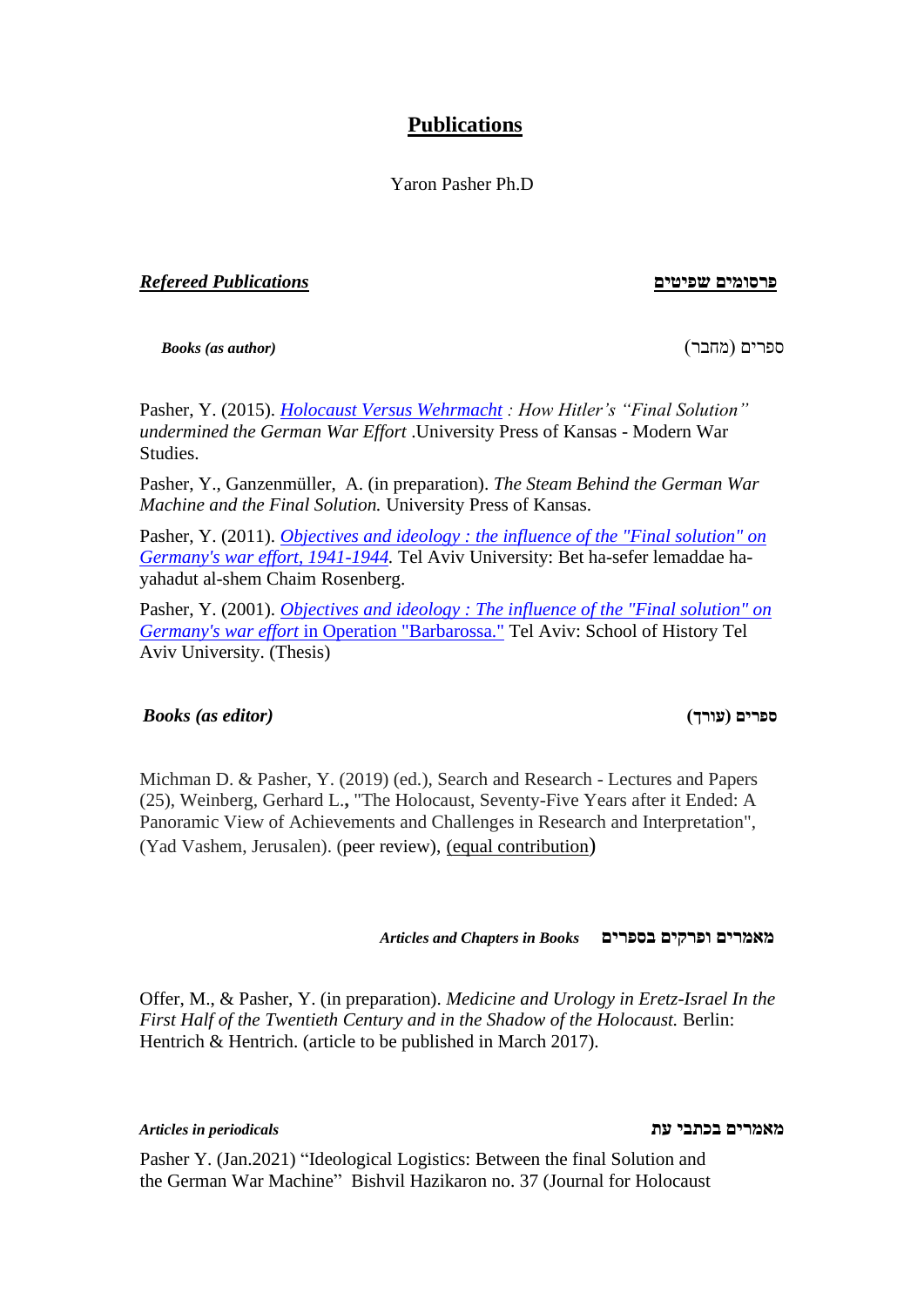Education and Studies), Yad Vashem, Jerusalem.

Zisenwine, J., & Pasher, Y. (2016). Alfred Gottwaldt (1949-2015) In Memoriam. *Yad Vashem Studies, 44*.

Pasher, Y. (in preparation). *Albert Ganzenm*ü*ller: The Steam Behind the German War Machine and the Final Solution.* Article submitted to Yad Vashem Studies Journal. (to be published in May 2019).

#### **פרסומים שאינם שפיטים** )במקור בעברית( *publications refereed-non*

Selected articles from the journal "Status - The Journal for Management and Strategic Thought", SBC publisher / Moto Communications in collaboration with the Tel Aviv University Faculty of Management. The monthly column "Reading the World" was published from 2007-2012:

Pasher Y. (2010). End of history: Eastern Europe sheds its past and renounces the patronage of the West. Now the communist bloc countries face the future. "Status - The Journal for Management and Strategic Thought", 226, 57-56.

Pasher Y. (2012) .We Like Ike, Under Uncertainty Americans Learn From Dwight D. Eisenhower, the man who ran the most complex military operation in history. Status "Status - The Journal for Management and Strategic Thought", 254, 50-52.

Pasher Y. (2012). How to Succeed as a New CEO - Back to the days of Lyndon Johnson, who managed to turn a crisis into an opportunity as the US General Manager. "Status - The Journal for Management and Strategic Thought", 253.

Pasher Y. (2008). On the Emerging Giants in the New World - Why the Chinese have an advantage over Americans even among white-collar workers, and how to build trust and values in Russia's changing and growing culture. "Status - The Journal for Management and Strategic Thought", 206, 68-70.

Pasher Y. (2009). Cautious Optimism: what is behind the current economic crisis? Why did the banks that survived the Great Depression of the 1930s collapsed this year ?. "Status - The Journal for Management and Strategic Thought", 213.

Pasher Y. (2009). Cisco-style socialism - Cisco-the American high-tech giant has a successful recipe for how to emerge from the crisis. "Status - The Journal for Management and Strategic Thought", 212, 60-61.

Pasher Y. (2012). Digital Darwinism in the Labor Market - The Labor Market is Changing and the X Generation are Replacing Baby Boomers, How Do All These Affect Human Resource Management? ""Status - The Journal for Management and Strategic Thought", 215, 62-63.

Pasher Y. (2010). What are the major wars today of China and Japan ?: Why should China allow Google and it's likes to operate within? Why is the Lee & Pong corporation so successful, what should Toyota do to succeed again and how does it all relate to Peter Drucker, father of modern management theory? "Status - The Journal for Management and Strategic Thought", 225, 52-53.

Pasher Y. (2010). Surviving State Capitalism: How and Why Is the Economic Behavior Of Europe, Japan And The U.S. losing Dominance and Hegemony, under Growing